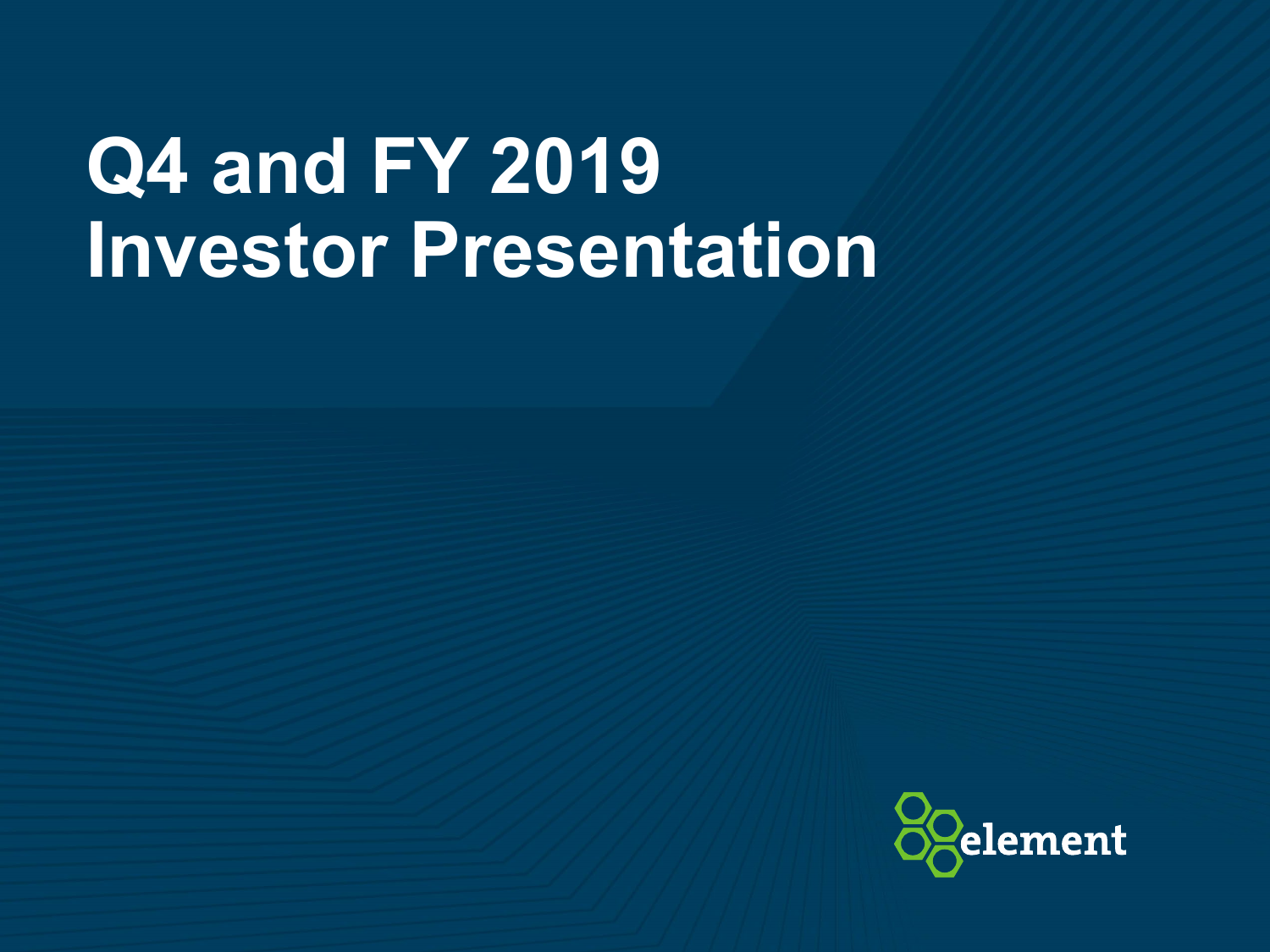### **Forward-looking statements**

This presentation contains certain forward-looking statements and forward-looking information regarding Element and its business which are based upon Element's current expectations, estimates, projections, assumptions and beliefs. In some cases, words such as "plan", "expect", "intend", "believe", "anticipate", "estimate", "may", "will", "potential", "target", "proposed" and other similar words, or statements that certain events or conditions "may" or "will" occur are intended to identify forward-looking statements and forwardlooking information. These statements are not guarantees of future performance and involve known and unknown risks, uncertainties and other factors that may cause actual results or events to differ materially from those anticipated in the forward-looking statements or information.

Forward-looking statements and information in this presentation include, but are not limited to, statements with respect to, among other things, the objectives, vision and strategies of Element Fleet Management Corp. ("Element"); anticipated benefits of Element's transformation plan; the future financial reporting of Element; future cash flows, financial condition, operating performance, financial ratios, projected asset base, capital structure and capital expenditures; Element's after-tax adjusted operating income per share; Element's anticipated dividend policy and plans for future dividends; Element's ability to deliver returns and benefits from its initiatives; client acquisition, retention and experience; relationships with suppliers; anticipated cash needs, capital requirements, need for and cost of additional financing and ability to access such financing; future assets; demand for services; Element's competitive position; anticipated trends and challenges in Element's business and the markets in which it operates; Element's borrowing base; future performance of 19<sup>th</sup> Capital; the implementation of Element's systems integrations and organizational revisions; the extent, nature and impact of any value driver to create pre-tax run-rate operating income; Element's ability to generate pre-tax run-rate operating income; expectations regarding syndication; Element's ability to increase total shareholder return; Element's ability to pre-fund redemption of its outstanding convertible debentures upon their maturity, including realizing on its plans for selling certain non-core assets; and expectations regarding credit ratings.

By its nature, forward-looking information involves numerous assumptions, known and unknown risks and uncertainties, both general and specific, that contribute to the possibility that the predictions, forecasts, projections and other forward-looking statements will not occur. Such forward-looking statements and information in this presentation speak only as of the date on the front of this presentation. The forward-looking information and statements contained in this presentation reflect several material factors, expectations and assumptions of Element including, without limitation: that Element will conduct its operations in a manner consistent with its expectations and, where applicable, consistent with past practice; acceptable negotiations with third parties; the general continuance of current or, where applicable, assumed industry conditions; the continuance of existing (and in certain circumstances, the implementation of proposed) tax and regulatory regimes; certain cost assumptions; the continued availability of adequate debt and/or equity financing and cash flow to fund its capital and operating requirements as needed; Element's net interest margin; expectations regarding syndication; growth in lease receivables and service income; assumed rate of cost inflation; assumed applicable foreign exchange rates and applicable income tax rates; Element's funding mix; terms of new instruments issued to refinance Element's 2020 convertible debentures and 2024 convertible debentures; the reset rates for Element's outstanding preferred shares; proceeds from non-core asset sales; the operating performance of 19<sup>th</sup> Capital, including the terms upon which idle assets can be sold or leased, and timing of same; the extent of its assets and liabilities; and, in the case of the forward-looking statements regarding financial outlook, that Element will achieve the expected benefits, costs and timing of the transformation plan. Element believes the material factors, expectations and assumptions reflected in the forward-looking information and statements are reasonable but no assurance can be given that these factors, expectations and assumptions will prove to be correct.

The forward-looking events and circumstances discussed in this presentation may not occur and could differ materially as a result of known and unknown risk factors and uncertainties affecting Element, including risks regarding the fleet management and finance industries, economic factors, risks related to the completion of the purchase of new portfolios or technologies or the addition of new clients, risks related to the payment of dividends, risks relating to business integration and many other factors beyond the control of Element. No forward-looking statement can be guaranteed and Element cannot guarantee future results, levels of activity, performance or achievements. Forward-looking statements and information by their nature are based on assumptions and involve known and unknown risks, uncertainties and other factors which may cause our actual results, performance or achievements, or industry results, to be materially different from any future results, performance or achievements expressed or implied by such forward-looking statement or information. Accordingly, readers should not place undue reliance on any forward-looking statements or information. A discussion of the material risks applicable to Element can be found in Element's current Management and Discussion and Analysis and Annual Information Form, each of which have been or will be filed on SEDAR and can be accessed at www.sedar.com. Except as required by applicable securities laws, forward-looking statements speak only as of the date on which they are made and Element disclaims any intention and assumes no obligation to publicly update or revise any forward-looking statement, whether as a result of new information, future events or otherwise.-looking statement, whether as a result of new information, future events, or otherwise.

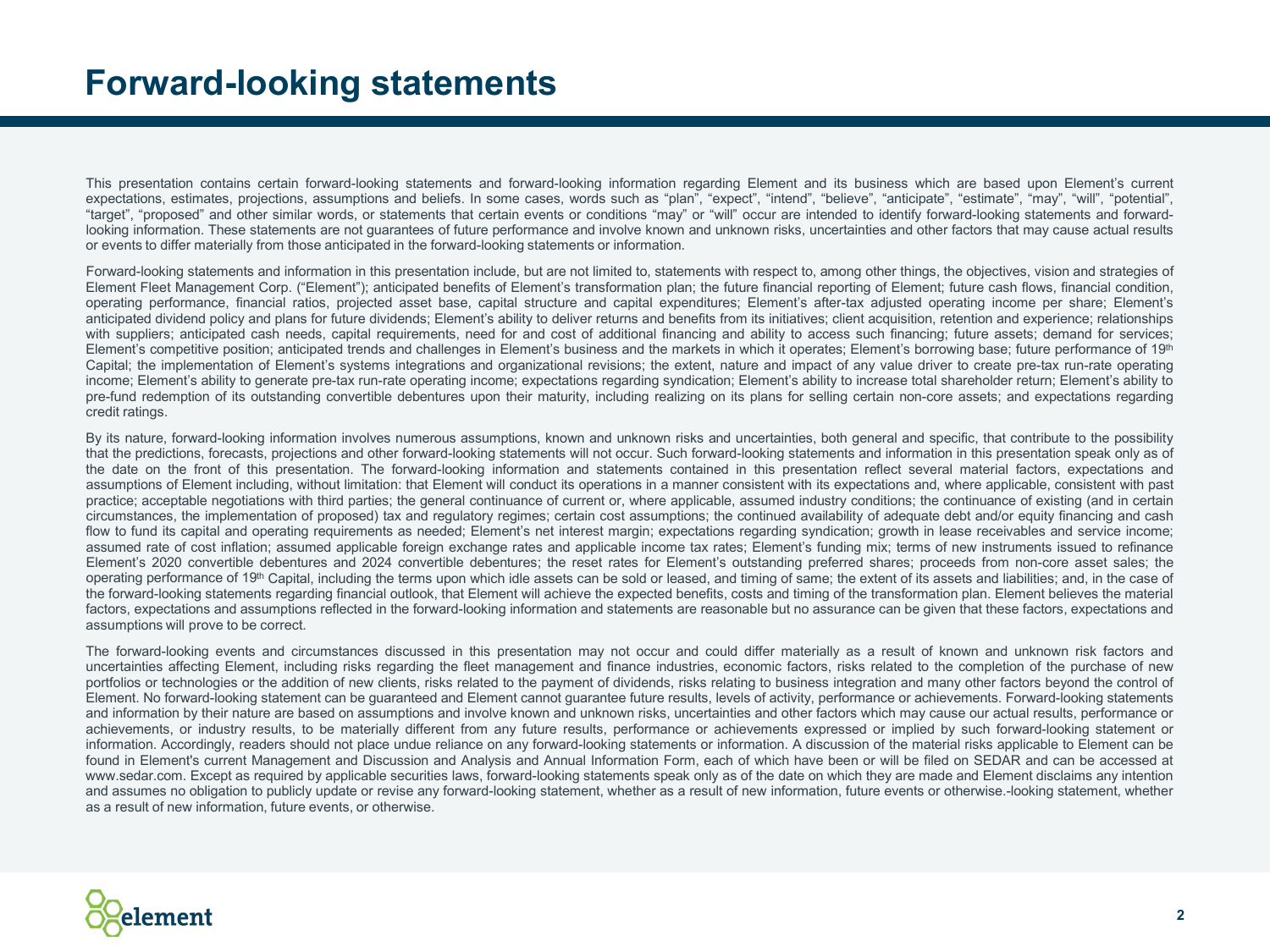An investment in the securities of Element involves significant risks. A discussion of some of the material risks affecting Element and its business appears under the heading "Risk Factors" in Element's Annual Information Form dated on or about March 2, 2020, and under the headings "Risk Management" and "Critical Accounting Policies and Estimates" in Element's Management and Discussion and Analysis for the three- and twelve-month periods ended December 31, 2019, all of which have or will have been filed on SEDAR and can be accessed at Element's profile on www.sedar.com. Prospective investors should carefully consider the risks associated with an investment in the securities of Element before deciding to purchase any such securities.

Unless the context otherwise requires, references to "\$" are to Canadian dollars.

Non-IFRS Measures

In this presentation, management uses a number of terms and ratios (including "adjusted operating income" and "after-tax adjusted operating income per share") which do not have a standardized meaning under IFRS and are unlikely to be comparable to similar measures presented by other organizations. A full description of these measures can be found in Element's Management Discussion & Analysis for the three- and twelve-month periods ended December 31, 2019, which have been filed on SEDAR (www.sedar.com). Element believes that certain Non-IFRS Measures can be useful to investors because they provide a means by which investors can evaluate Element's underlying key drivers and operating performance of the business, exclusive of certain adjustments and activities that investors may consider to be unrelated to the underlying economic performance of the business of a given period.

Please see the definitions of "Adjusted operating income" and "After-tax adjusted operating income per share" provided under the heading "Description of Non-IFRS Measures" in Element's Management Discussion and Analysis in respect of the period ended December 31, 2019, which is publicly available on SEDAR.

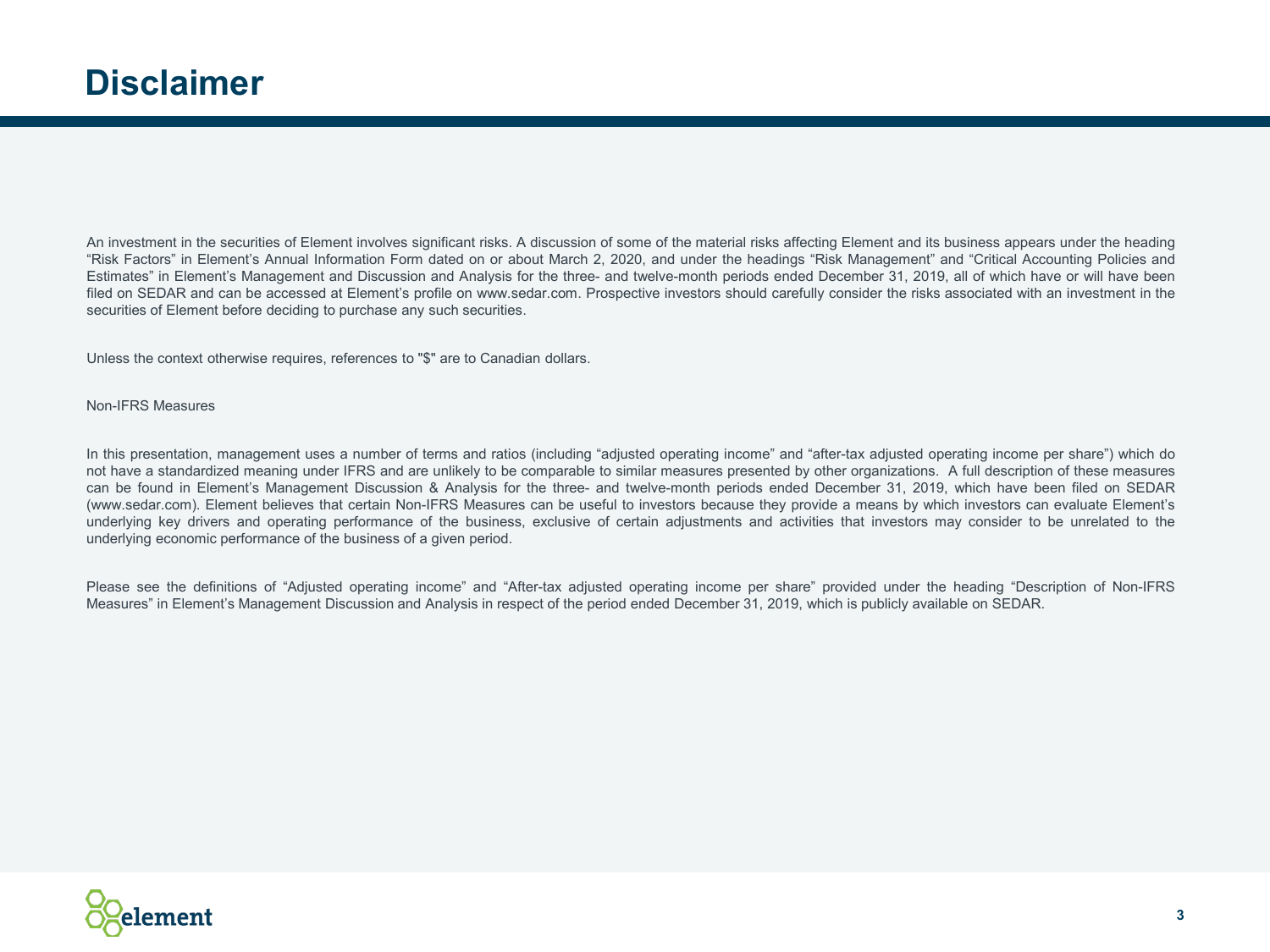### **Element's foundational strengths position it well for continued profitable growth Business overview | Financial overview | Outlook | Transformation overview**



- **No. 1 in North America and Australia / New Zealand**
- **Approximately two-thirds of portfolio with investment-grade clients**
- **An investment-grade balance sheet that is rapidly deleveraging**
- **Well-diversified across clients, industries, geographies, revenue and funding sources**
- **Attractive industry dynamics with high barriers to entry**
- **Management team with a proven ability to deliver shareholder value with full accountability and transparency**





**Annual Free Cash Flow**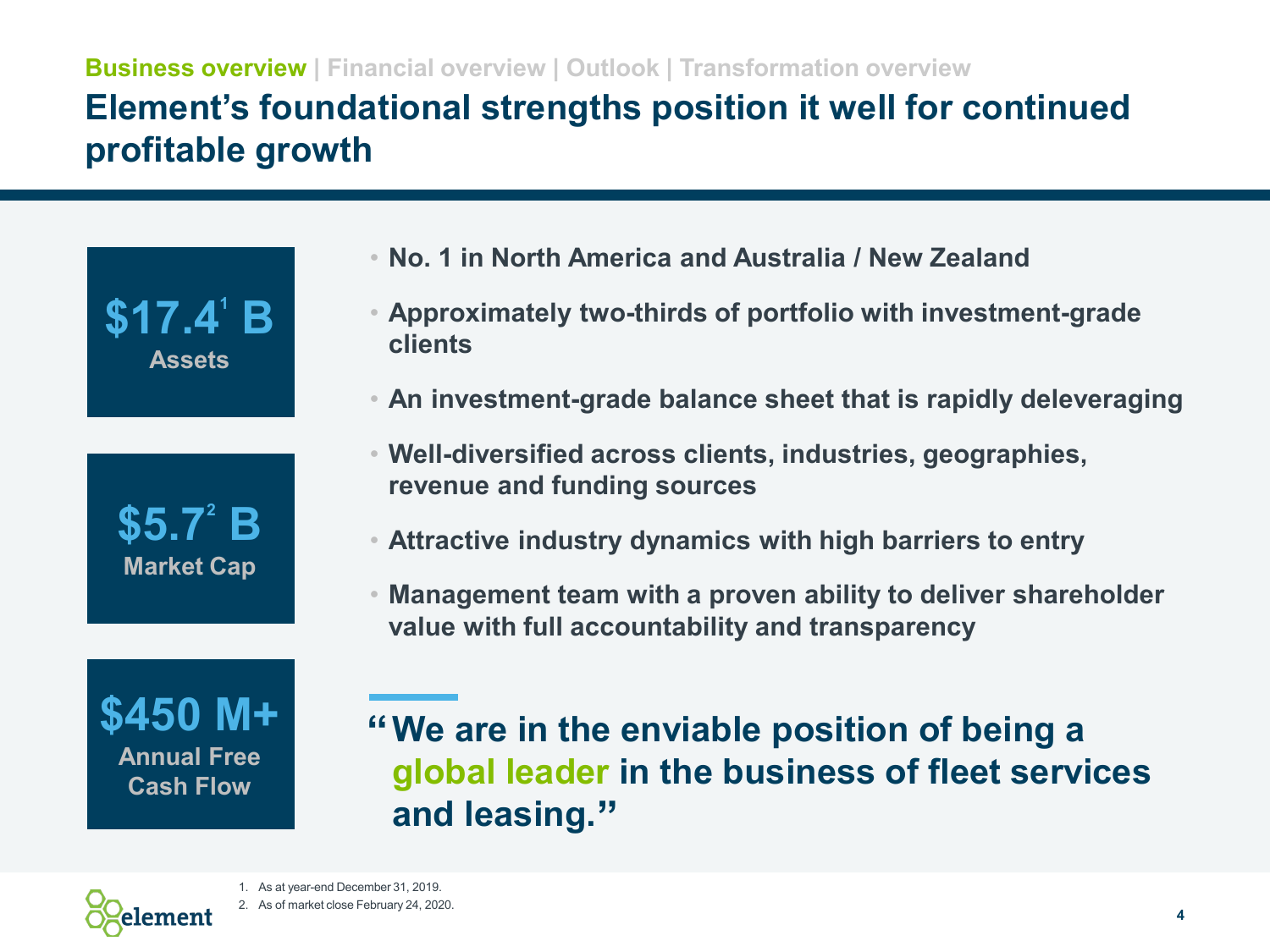**Business overview | Financial overview | Outlook | Transformation overview**

## **Our business model is designed to be resilient, delivering strong, consistent results in all economic conditions**

|   | <b>Blue-chip clients</b>                         | Two-thirds of our portfolio is with investment-grade rated clients (publicly rated, or<br>"investment-grade equivalent"), with many of the Fortune 500 represented                                                                                                       |
|---|--------------------------------------------------|--------------------------------------------------------------------------------------------------------------------------------------------------------------------------------------------------------------------------------------------------------------------------|
|   | <b>Widely distributed</b><br>client base         | Our assets are at work for clients across more than 700 industries and 5 countries,<br>creating stability through economic cycles                                                                                                                                        |
|   | <b>Essential business</b><br><b>services</b>     | Fleet assets are essential to our clients' revenue productivity, ensuring continuity of<br>both demand and payment                                                                                                                                                       |
|   | <b>High client</b><br>retention                  | • The nature of the asset and relationship translate into high switching costs and thus<br>low turnover. When clients do switch FMCs, leases run-off over their planned<br>amortization period (though service revenues can be lost immediately)                         |
|   | <b>Effective protection</b><br>against default   | In the event of deteriorating credit conditions, clients are usually able to restructure<br>$\bullet$ .<br>rather than liquidate. In a restructuring, fleet assets are usually affirmed, ensuring<br>continuity of business for Element                                  |
| 6 | <b>Historically strong</b><br>credit performance | Element typically experiences low- to mid-single-digit basis points ("bps") of credit<br>losses annually (as a % of finance receivables). During the Great Financial Recession,<br>the businesses that today make up Element experienced less than 10 bps a year of loss |
|   | <b>Compelling value</b><br>proposition           | • We use our scale – purchasing power & data – to drive down the total cost of vehicle<br>ownership for our clients                                                                                                                                                      |
|   | <b>Strong funding</b><br>capacity                | • We have ready access to cost-efficient capital, with both securitization and syndication<br>programs, and we maintain multiple committed alternatives to fund the business<br>should access to the ABS or syndication markets become constrained for any reason        |

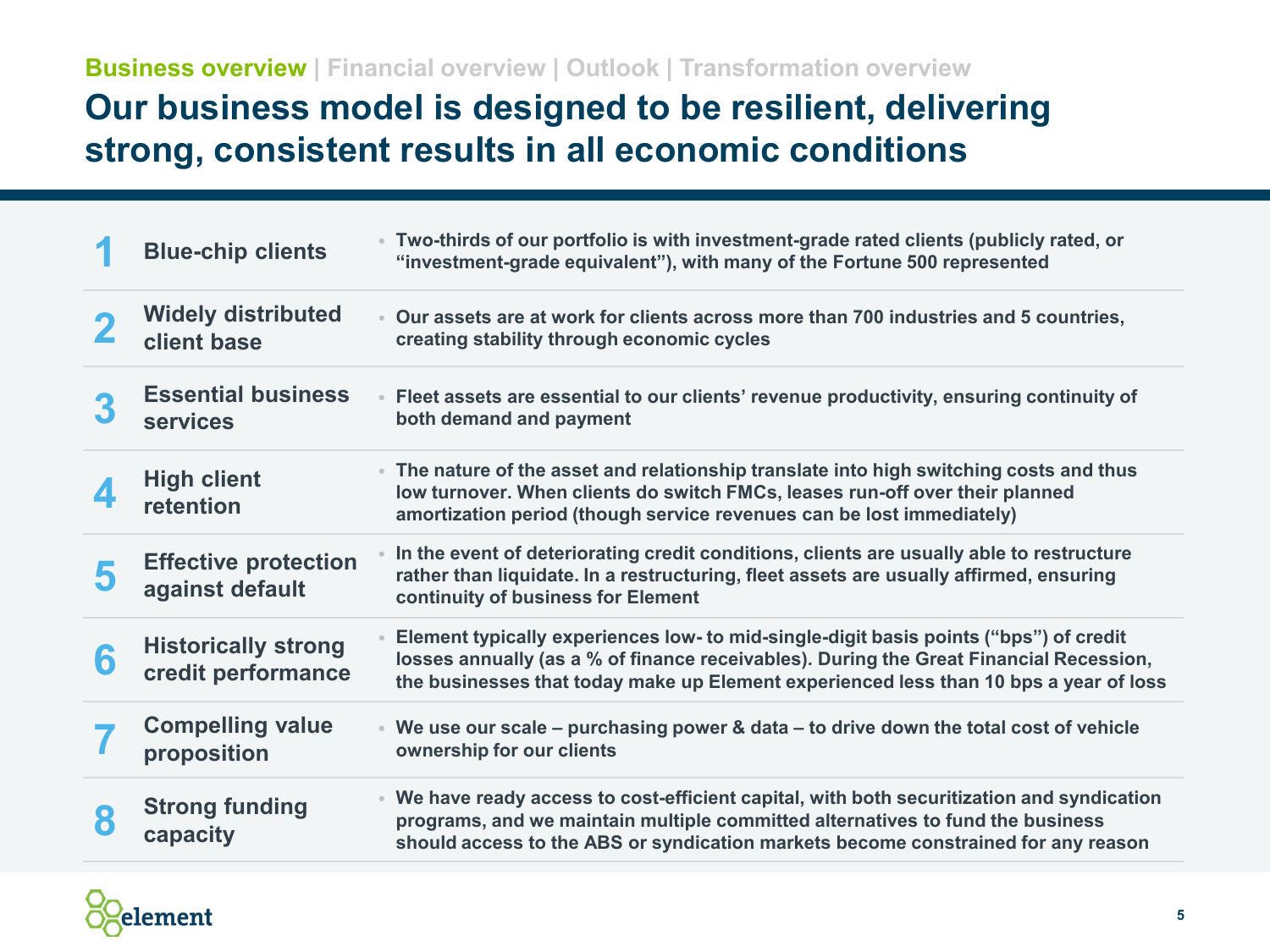### **Business overview | Financial overview | Outlook | Transformation overview**

### **Element's client base is widely diversified across more than 700 industries**

#### **Approximately 50% of earning assets by value are spread across 40 industries (see immediately below); remainder across 700+ industries**

| <b>Industry Classification by SIC Code</b>          | % Earning Assets | <b>Industry Classification by SIC Code</b>         | % Earning Assets |
|-----------------------------------------------------|------------------|----------------------------------------------------|------------------|
| <b>Electrical Work</b>                              | 3.0%             | <b>Engineering Services</b>                        | 1.0%             |
| <b>Pharmaceutical Preparations</b>                  | 3.0%             | Auto and Home Supply Stores                        | 1.0%             |
| Passenger Car Rental                                | 2.6%             | Calculating and Accounting Machinery               | 0.9%             |
| Motor Vehicles and Passenger Car Bodies             | 2.6%             | <b>Electronic Connectors</b>                       | 0.9%             |
| <b>Electric Services</b>                            | 2.5%             | <b>Trucking Except Local</b>                       | 0.9%             |
| Radiotelephone Communications                       | 2.1%             | <b>Natural Gas Distribution</b>                    | 0.9%             |
| Pesticides and Agricultural Chemicals               | 1.7%             | <b>Cookies and Crackers</b>                        | 0.8%             |
| Detective, Guard, and Armored Car Services          | 1.6%             | <b>Eating Places</b>                               | 0.8%             |
| Oil and Gas Field Exploration Services              | 1.6%             | Repair Shops and Related Services                  | 0.8%             |
| <b>Industrial Gases</b>                             | 1.5%             | <b>General Government</b>                          | 0.8%             |
| <b>Courier Services</b>                             | 1.4%             | <b>Electrical Apparatus and Equipment</b>          | 0.8%             |
| Cable and Other Pay Television Services             | 1.3%             | <b>Heavy Construction</b>                          | 0.8%             |
| Concrete Block & Brick Manufacturing                | 1.3%             | Automatic Controls for Regulating Residential      | 0.8%             |
| <b>Telephone Communications</b>                     | 1.3%             | Lumber and Other Building Materials Dealers        | 0.7%             |
| Electric and Other Services Combined                | 1.2%             | <b>Grocery Stores</b>                              | 0.7%             |
| Fire, Marine, and Casualty Insurance                | 1.1%             | Groceries, General Line                            | 0.7%             |
| Industrial Instruments for Measurement              | 1.1%             | Trucking, Except Local (specialized freight)       | 0.7%             |
| Oil and Gas Field Services                          | 1.1%             | Malt Beverage Manufacturing                        | 0.7%             |
| <b>Crude Petroleum and Natural Gas</b>              | 1.1%             | Motor Vehicle Supplies and New Parts               | 0.7%             |
| Water, Sewer, Pipeline, Communications & Power Line | 1.0%             | Drugs, Drug Proprietaries, and Druggists' Sundries | 0.6%             |

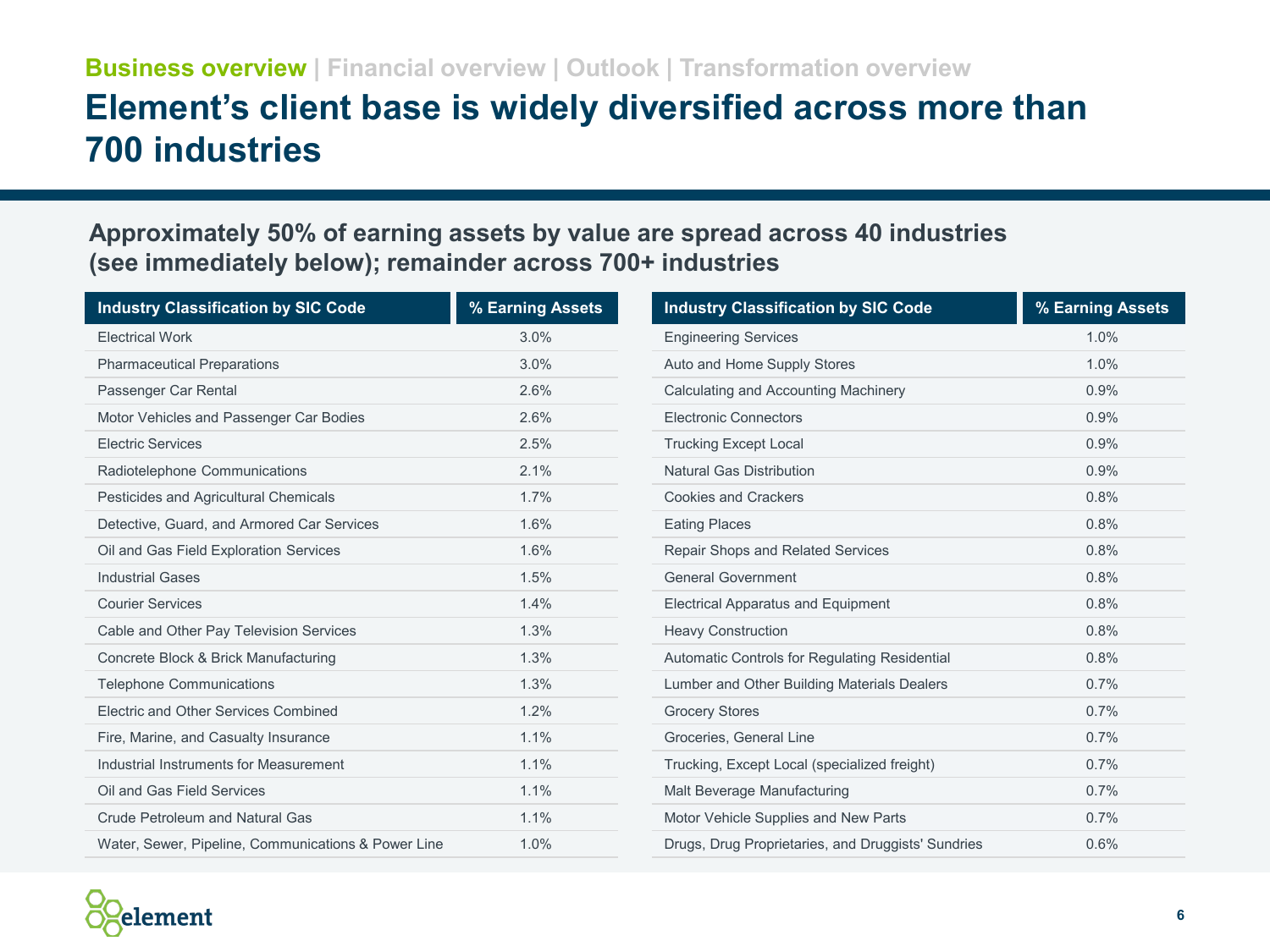- **Both Q4 and full-year 2019 core operating results are outstanding, with substantial year-over-year increases in net revenue and adjusted operating income 1.**
- **We are transforming our business, strengthening our balance sheet and building for future growth – all ahead of the timeline envisioned in our October 2018 strategic plan 2.**
- **We expect to issue U.S. unsecured corporate debt in H1 2020, the proceeds of which will be used – along with cash on hand – to retire our \$567 million convertible debentures due in June 2020 3.**
- **4. The 19th Capital charge has no impact on our 2020 adjusted EPS guidance of \$1.00-1.05 or our ability to achieve our tangible leverage ratio of sub-6.0**
- **5.** We remain confident in Element being able to generate 4-6% net revenue growth **annually, beginning in 2021**

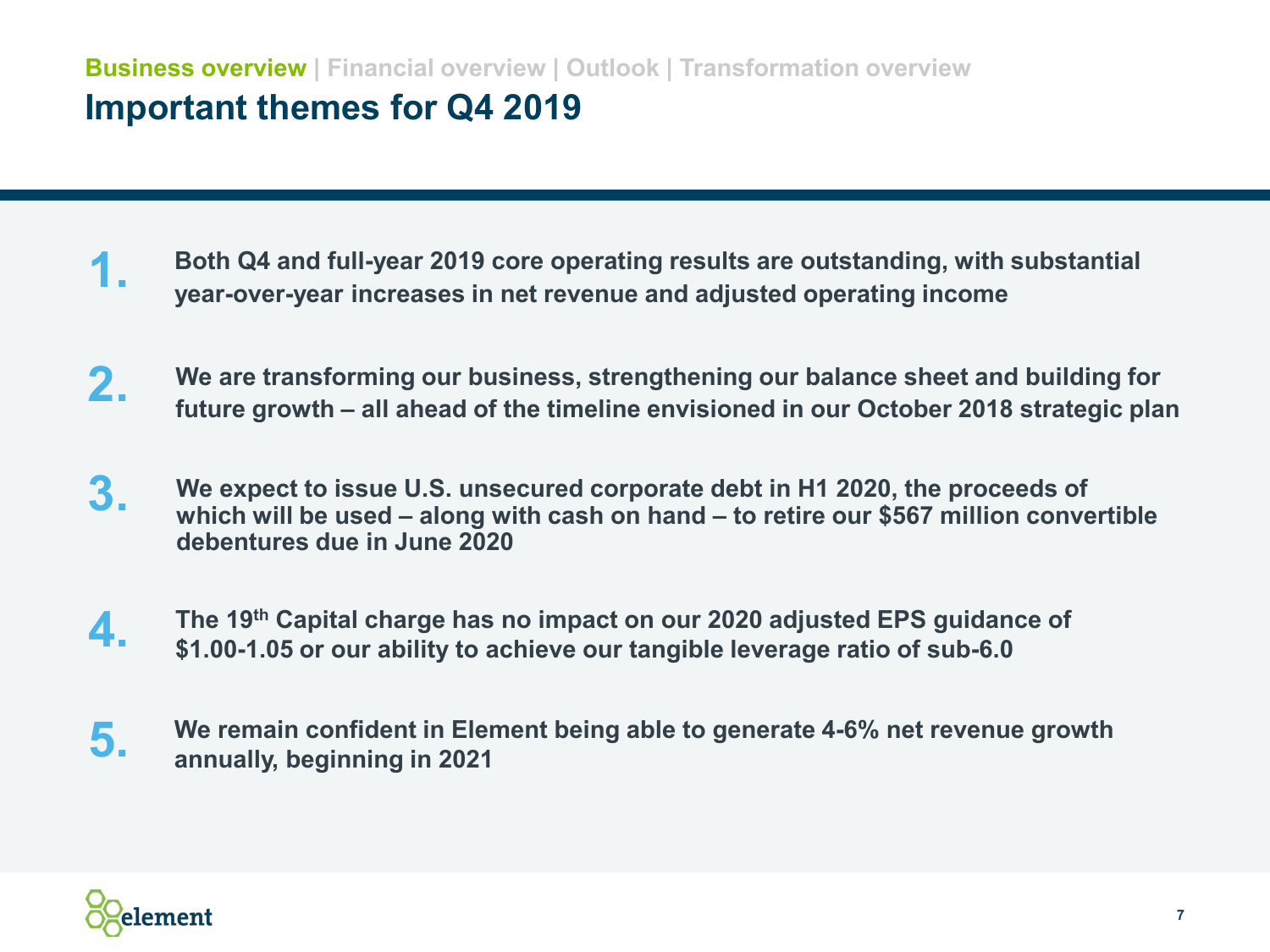### **Our strategy is on track with a clear path forward**

#### **Closure on 19th Capital**

- Despite getting off to a strong start in the first half of 2019, the market demand for used Class 8 trucks in the U.S. plummeted in the second half
- We initiated a formal process to expedite the sale of 19<sup>th</sup> Capital in Q4 2019
- While the process garnered plenty of interest, the few offers we received reflected the recent and expected further decline in values
- Thus, we have recorded a charge \$260 million gross / \$194 million after-tax against our remaining non-core assets this quarter, addressing the potential for future associated financial risk to Element
- We will now accelerate the run-off of 19<sup>th</sup> Capital, including ramping-up the pace of liquidation of the entity's assets, immediately reducing the scale of 19<sup>th</sup> Capital operations and engaging with thirdparty lenders

#### **Transforming Element's business**

- Focused resources on creating a consistently superior client experience, enabling Element to generate an expected ~\$180 million of run-rate improvement in annual pre-tax profitability
- Actioned \$131 million of profitability improvement initiatives by December 31, 2019 and delivered \$71 million to core AOI in 2019
- More than two-thirds of the way through our \$180 million profitability improvement target, we are now entering the "Build for the Future" final phase of our transformation program
- We have  $\sim$ \$50 million of our one-time investment funds available to us to secure the remaining improvements

#### **Strengthening and deleveraging the balance sheet**

- Divested non-core assets, including excess real estate in Eden Prairie, Minnesota and our non-core interest in the ECAF note
- Completed a successful \$172.5 million convertible debenture issuance on preferential terms
- Established a non-recourse warehouse credit facility to fund originations for Armada
- Secured a BBB investment-grade rating from Standard & Poor's
- Syndication, enhanced profitability and rising free cash flow in 2019 all contributed to derisk and deleverage Element's balance sheet from 7.8x tangible leverage at December 31, 2018 to 7.1x at December 31, 2019. Excluding the impacts of (i) the Company's non-recourse warehouse credit facility, which exclusively funds presyndication assets for Armada, and (ii) the charge taken in Q4 2019 against non-core assets in respect of 19<sup>th</sup> Capital, Element's tangible leverage ratio at December 31, 2019 would have been 6.0

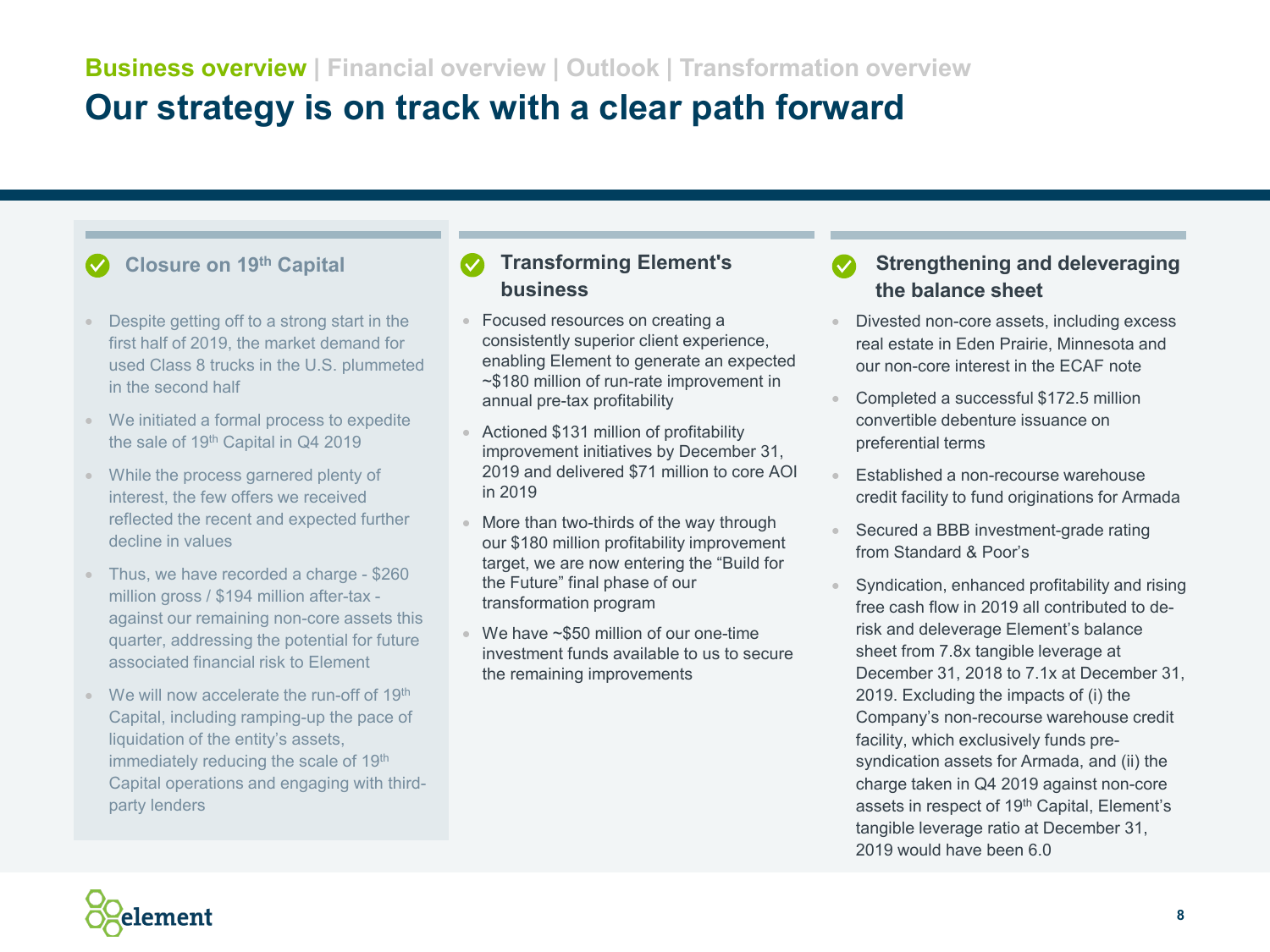#### **Financial overview | Outlook | Transformation overview | Syndication overview**

### **Element generated core after-tax adjusted operating income of \$0.24 per share in Q4 2019, and \$0.88 per share in full-year 2019**

#### **Core Fleet Management Operations Q4 2019 and year-end 2019 summary results**

|                                                                            |                      | For the three-month periods ended | For the year ended   |                      |                      |
|----------------------------------------------------------------------------|----------------------|-----------------------------------|----------------------|----------------------|----------------------|
| (in \$000's for stated values, except per share amounts)                   | December 31,<br>2019 | September 30,<br>2019             | December 31,<br>2018 | December 31,<br>2019 | December 31,<br>2018 |
| <b>Originations</b>                                                        | 2,225,909            | 2,106,603                         | 1,819,479            | 7,851,876            | 6,491,775            |
| End-of-period assets under management                                      | 16,710,402           | 16, 169, 794                      | 15,699,396           | 16,710,402           | 15,699,396           |
| Net revenue                                                                |                      |                                   |                      |                      |                      |
| Net interest income and rental revenue                                     | 208,302              | 209,267                           | 212,202              | 850,875              | 802,495              |
| Interest expense                                                           | 107,040              | 110,036                           | 113,072              | 445,397              | 404,603              |
| Net financing revenue                                                      | 101,262              | 99,231                            | 99,130               | 405,478              | 397,892              |
| Servicing income, net                                                      | 128,754              | 122,181                           | 119,409              | 493,130              | 455,385              |
| Syndication revenue, net                                                   | 27,538               | 23,084                            | 2,279                | 89,577               | 11,897               |
| Net revenue                                                                | 257,554              | 244,496                           | 220,818              | 988,185              | 865,174              |
| <b>Adjusted operating expenses</b>                                         |                      |                                   |                      |                      |                      |
| Salaries, wages and benefits                                               | 76,002               | 77,427                            | 83,101               | 314,447              | 326,716              |
| General and administrative expenses                                        | 28,818               | 27,443                            | 31,639               | 113,157              | 127,076              |
| Depreciation and amortization                                              | 10,137               | 9,840                             | 6,831                | 39,519               | 24,279               |
| <b>Adjusted operating expenses</b>                                         | 114,957              | 114,710                           | 121,571              | 467,123              | 478,071              |
| <b>Adjusted operating income</b>                                           | 142,597              | 129,786                           | 99,247               | 521,062              | 387,103              |
| Provision for taxes applicable to adjusted operating income                | 26,367               | 22,713                            | 17,868               | 95,132               | 69,679               |
| After-tax adjusted operating income                                        | 116,230              | 107,073                           | 81,379               | 425,930              | 317,424              |
| Cumulative preferred share dividends                                       | 11,025               | 11,071                            | 11,068               | 44,424               | 44,273               |
| After-tax adjusted operating income attributable to common<br>shareholders | 105,205              | 96,002                            | 70,311               | 381,506              | 273,151              |
| Weighted average number of shares outstanding [basic]                      | 435,766              | 435,134                           | 424,804              | 434,805              | 391,659              |
| After-tax adjusted operating income per share [basic]                      | 0.24                 | 0.22                              | 0.17                 | 0.88                 | 0.70                 |

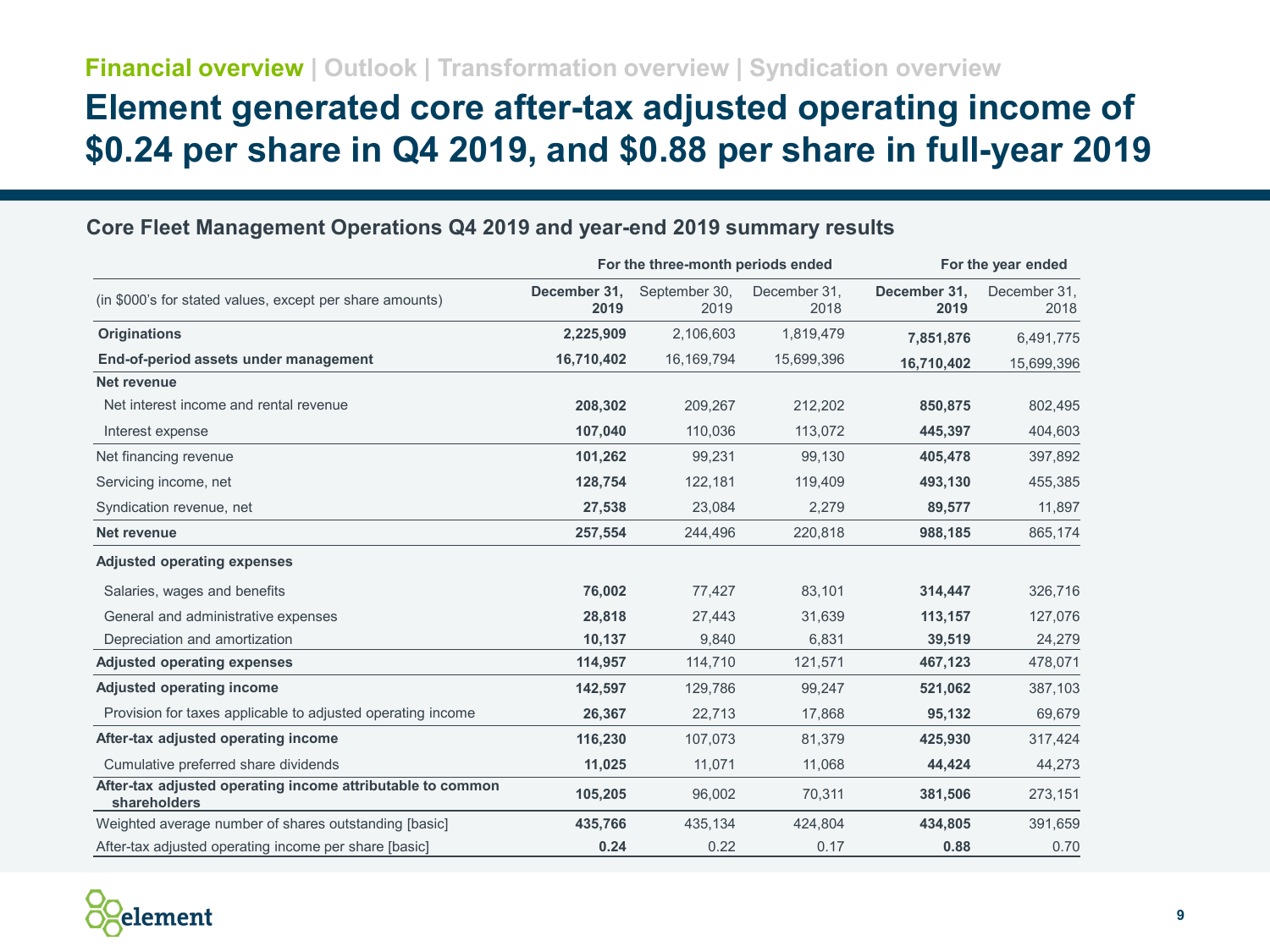**Transformation program has improved operating leverage and increased free cash flow generation Financial overview | Outlook | Transformation overview | Syndication overview**



#### **Free cash flow**



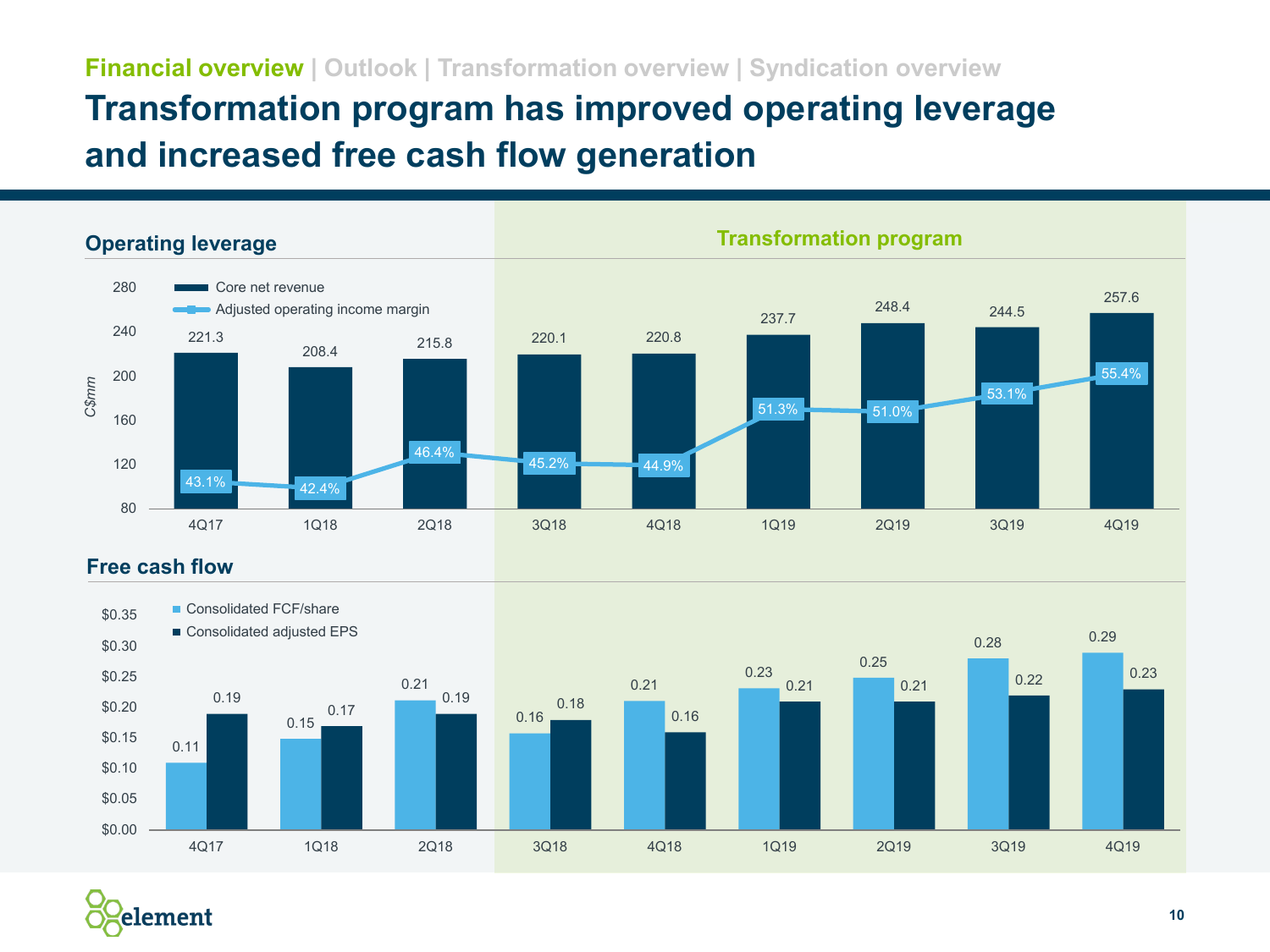### **With increasing earnings and a rapidly deleveraging balance sheet, we are producing strong financial results Financial overview | Outlook | Transformation overview | Syndication overview**





element

1. In Fall 2018, the Company, as part of its strategic plan, repositioned its non-core investment in 19<sup>th</sup> Capital and took an after-tax charge of \$360 million, reflected in its Q3 2018 financial statements. Concurrently, as part of its initiative to strengthen its balance sheet, the Company raised \$345 million of common equity, which was reflected in its Q4 2018 financial statements.

2. Consolidated after-tax adjusted operating income for the quarter attributable to common shareholders, multiplied by four (i.e. annualized), divided by average common equity of the current and immediately preceding quarter.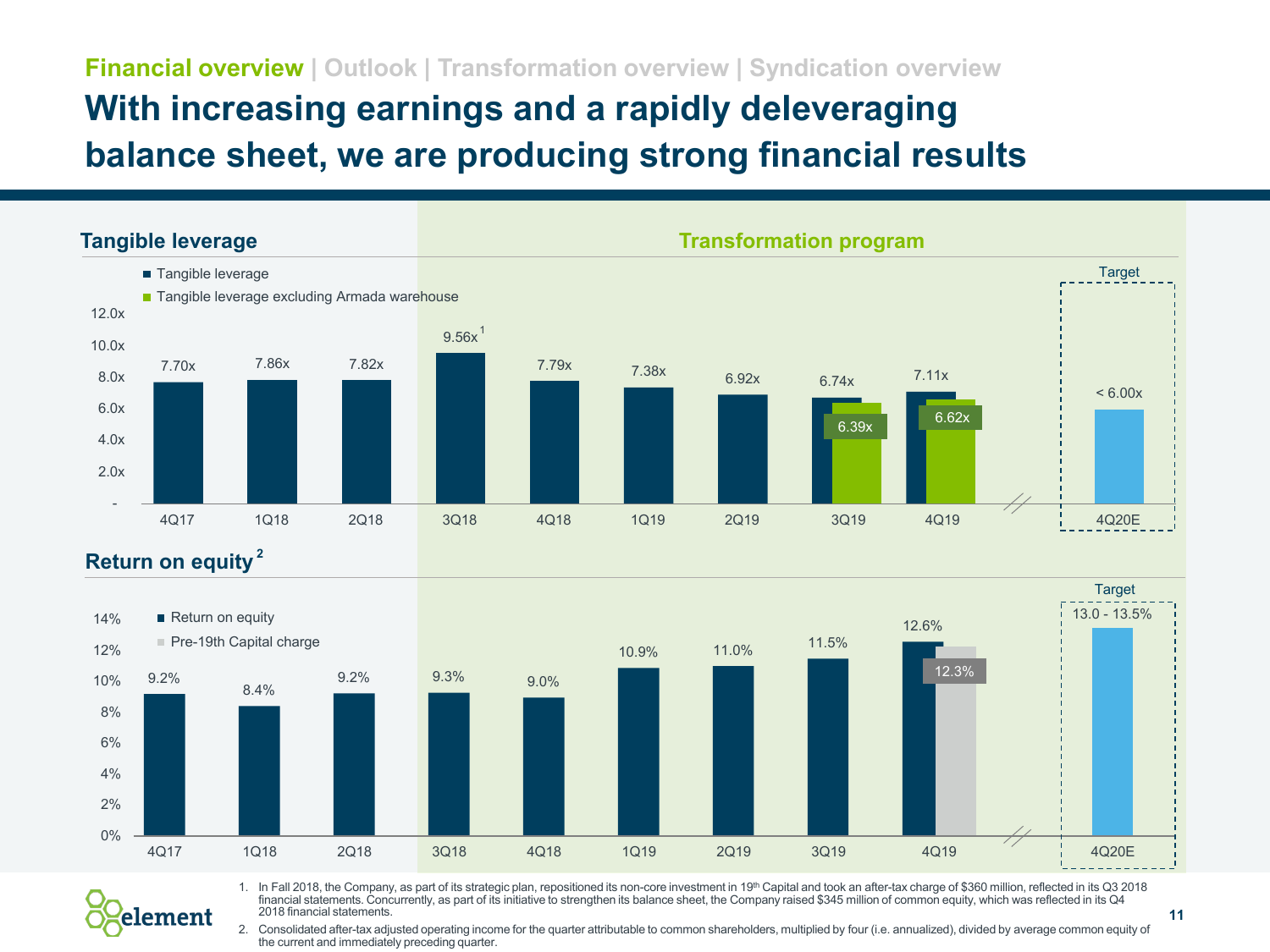**Outlook | Transformation overview | Syndication overview | Growth overview**

**We are focused on executing on three waves of opportunity**



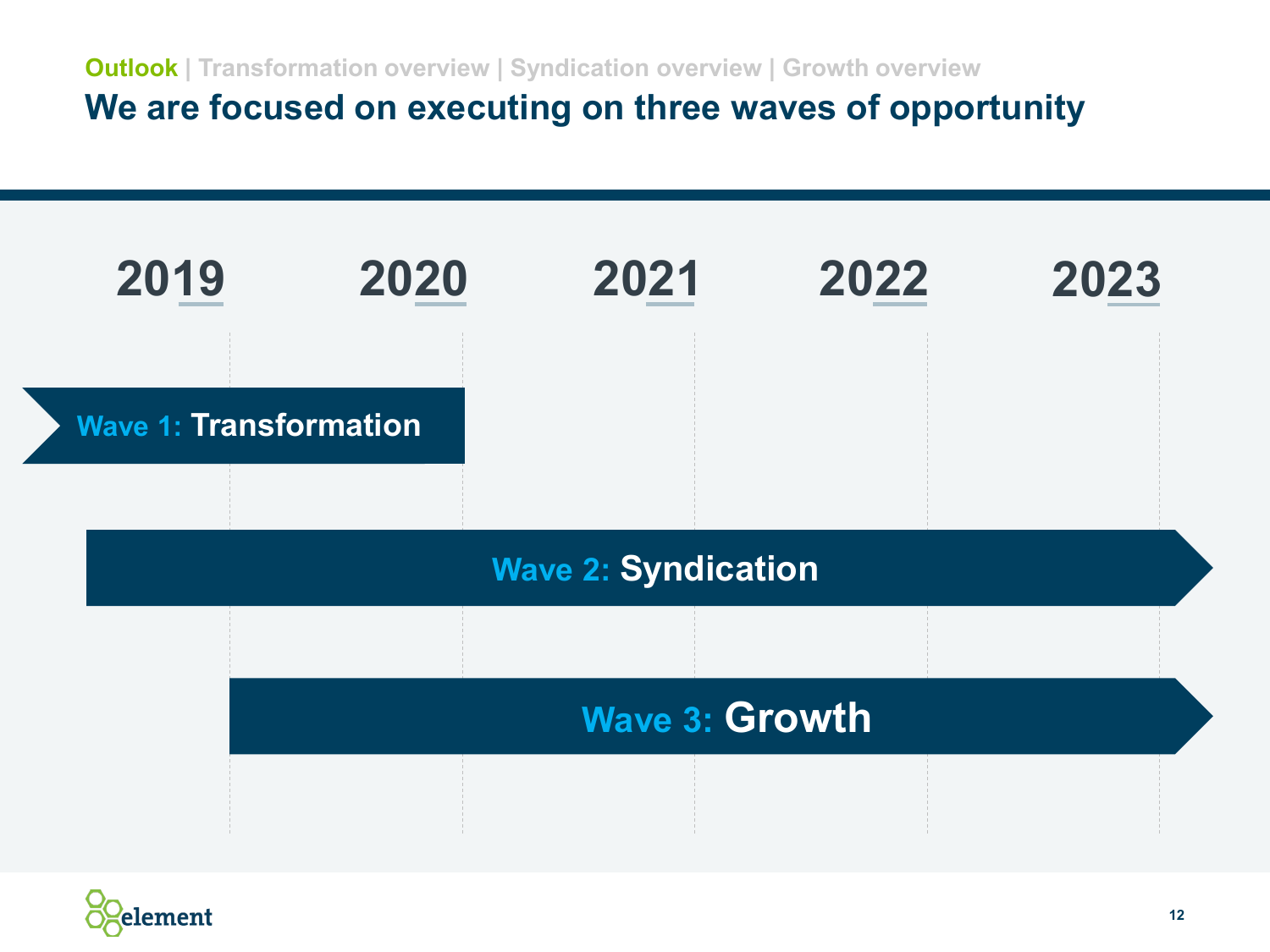**Transformation overview | Syndication overview | Growth overview | Guidance**

## **Wave 1: Executing a client-centric transformation to create immediate and long-lasting value for all stakeholders**

- **Our management team is executing a comprehensive transformation plan**
- **We have actioned \$131 million of annual run-rate pre-tax profit improvements as of Q4 2019, exceeding our year-end target of \$120 million**
- **These actions are translating into results: we delivered \$71 million of annual run-rate pre-tax profit improvement in 2019**
- **We are well along our client-centric path to generating value for all Element stakeholders**

### **Our client-centric reset of the business is creating immediate value for shareholders**



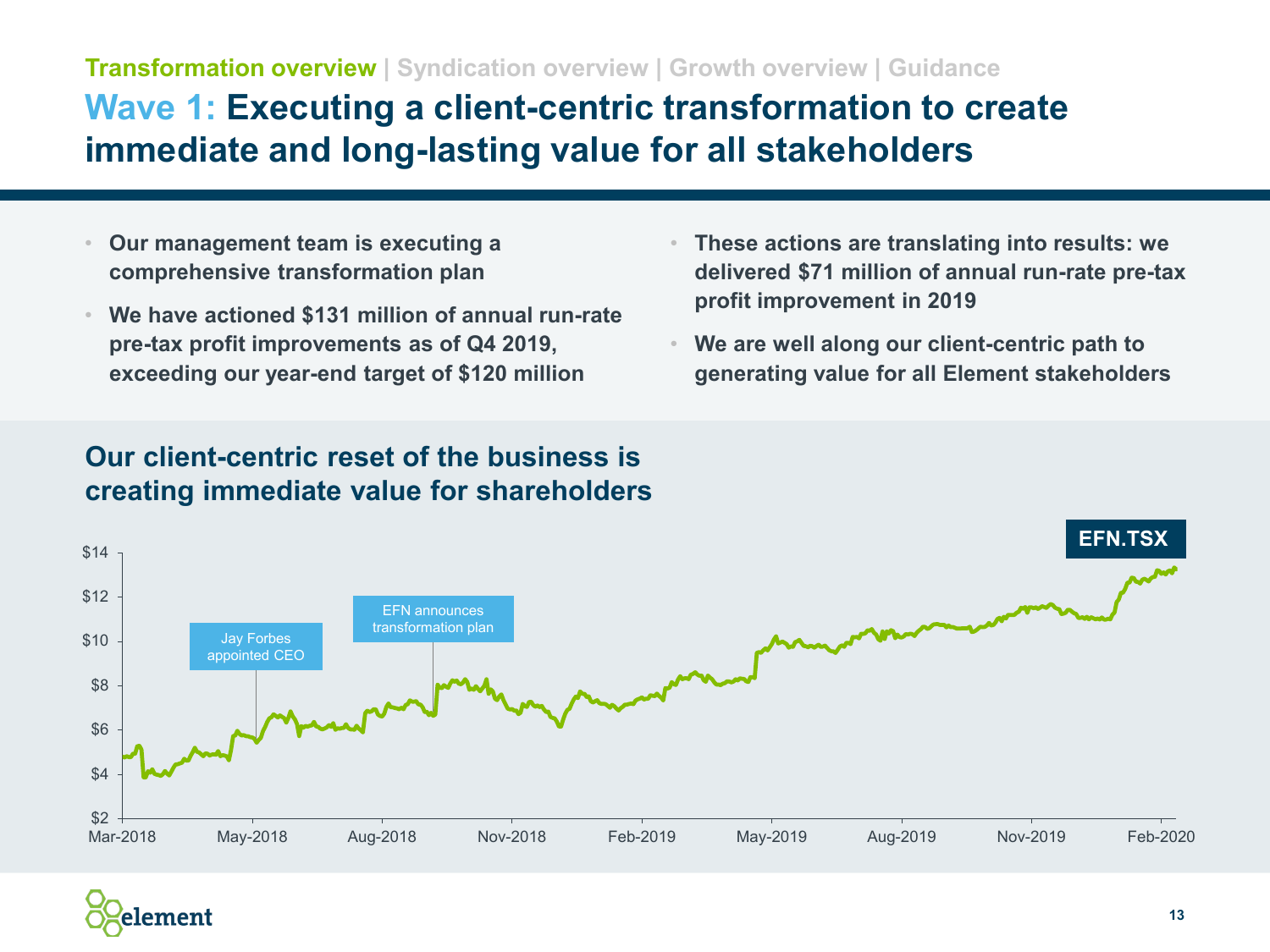**Transformation overview | Syndication overview | Growth overview | Guidance**

### **Given our progress, we increased our transformation target to \$180M of profit improvements actioned by 2020**



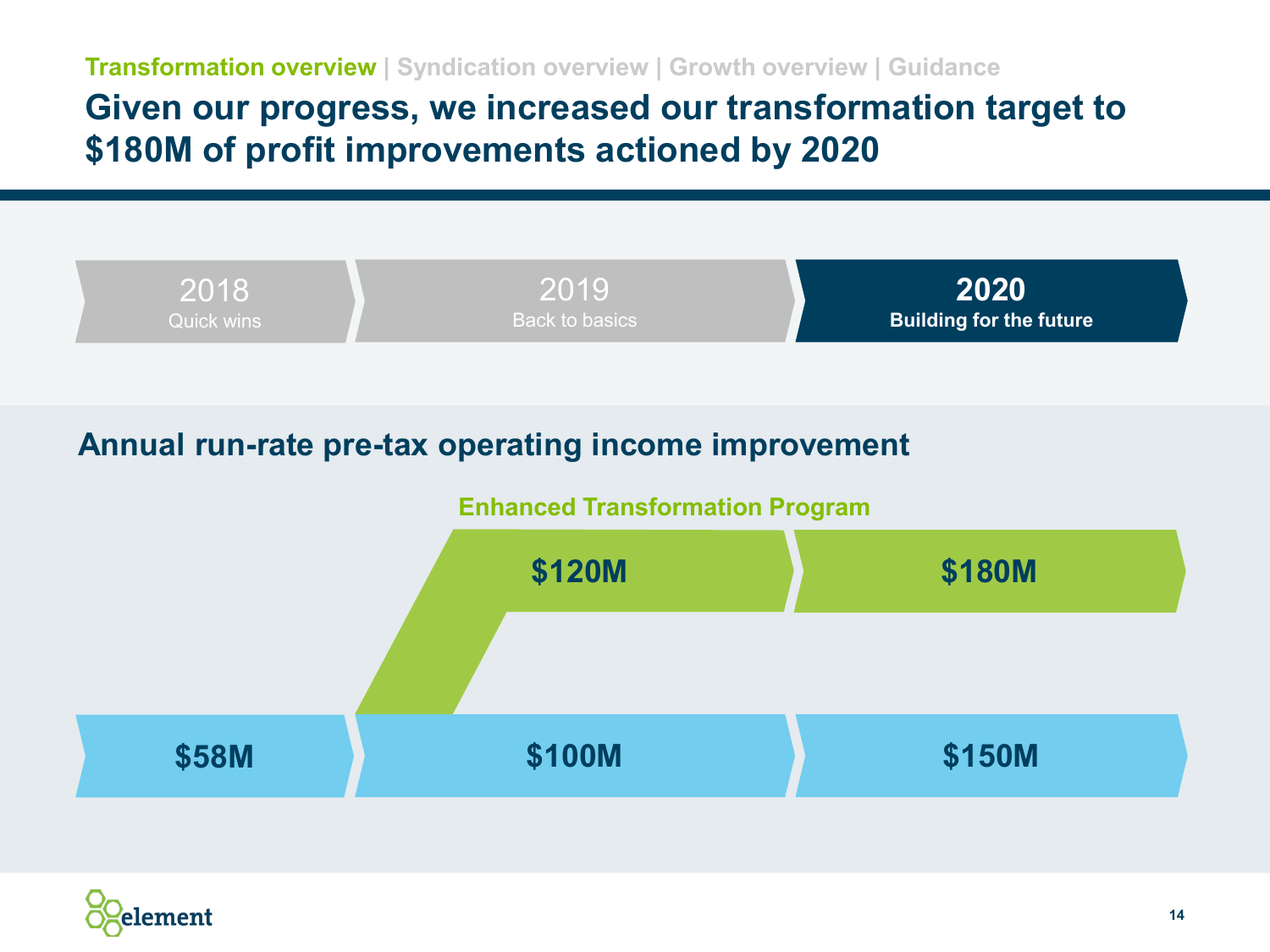#### **Syndication overview | Growth overview | Guidance**

### **Wave 2: In 2019, we broadened our use of syndication to accelerate the deleveraging of our balance sheet**

#### **ON BALANCE SHEET →**

Element receives an

order with an OEM.

**Order Origination** Upfit **Activation** 

order from one of our clients and places the Element pays the OEM for the order. This typically coincides with the vehicle's production or the vehicle's availability to Element.

> With payment to the OEM, Element records an origination, and the value of the vehicle as an interim funded asset.

Vehicles are initially funded by Element's senior credit line.

Some vehicles require upfitting for the client: customization such as racking, running boards, decals etc.

Between origination and activation, vehicles remain interim funded assets funded by Element's senior credit line.

Upon vehicle delivery to the client, the related lease is activated and the client billed for financing and services.

Upon lease activation, the vehicle ceases to be an interim funded asset and the lease becomes a net earning asset on Element's balance sheet.

### **Securitization**

Element can securitize a lease if it meets the eligibility criteria, is in good standing and does not exceed concentration limits.

Securitized leases remain net earning assets on Element's balance sheet.

#### **OFF BALANCE SHEET**

#### **Syndication**

Element can syndicate a lease once the client has paid their first bill.

Syndicated leases remain assets under management by Element.

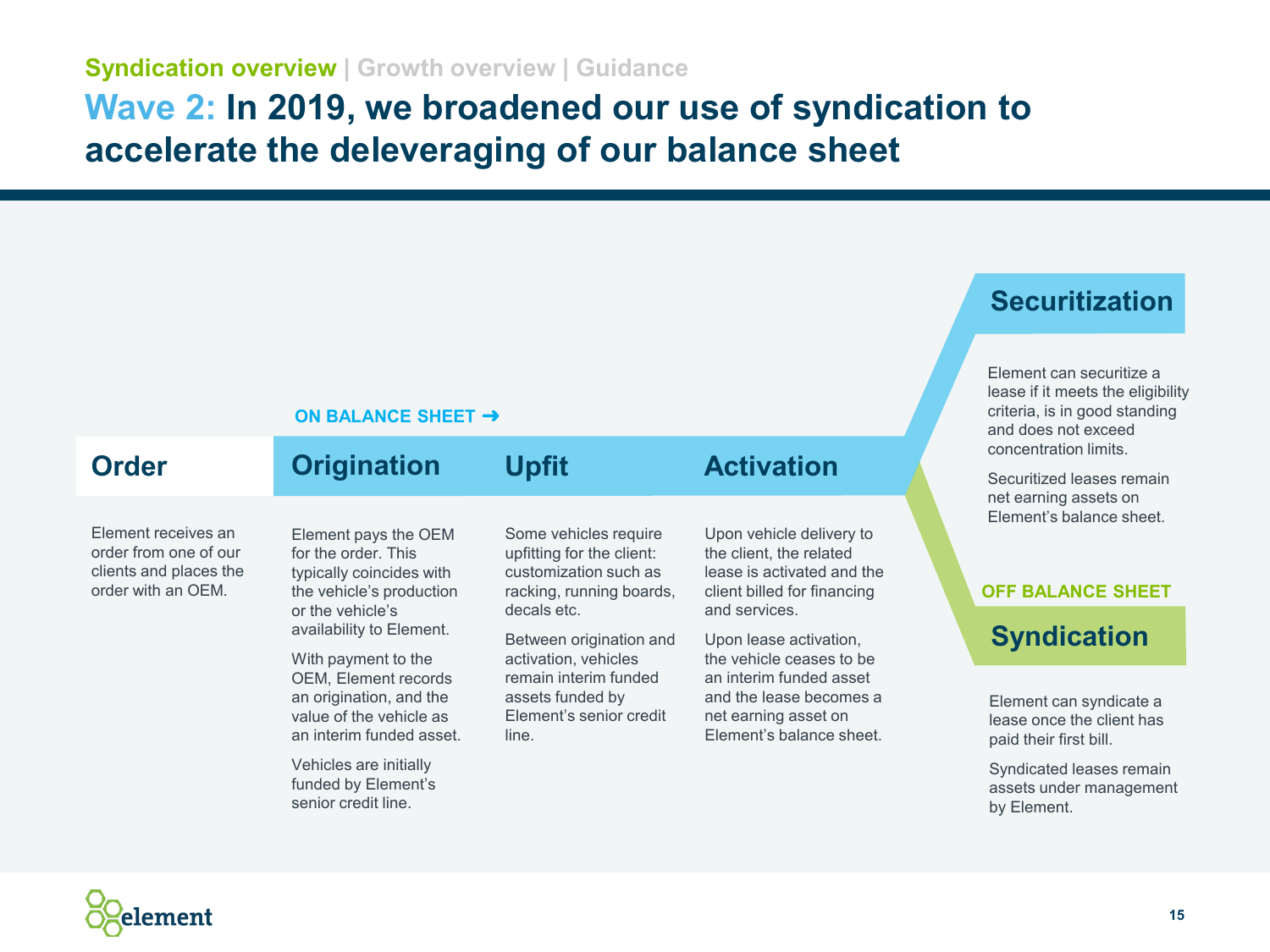**We continue to strengthen and deleverage our investmentgrade balance sheet through syndication**

- **Expanded use of syndication allows us to:**
- **1. Reduce tangible leverage ratio faster, enabling access to lower cost of capital**
- **2. Mitigate credit concentration risk created by one large, rapidly growing client – Armada**
- **3. Create another source of recurring profitable revenue**

**Through syndication, we create broader access to cost-efficient funding, reduce credit risk and generate a new stream of recurring revenue** 

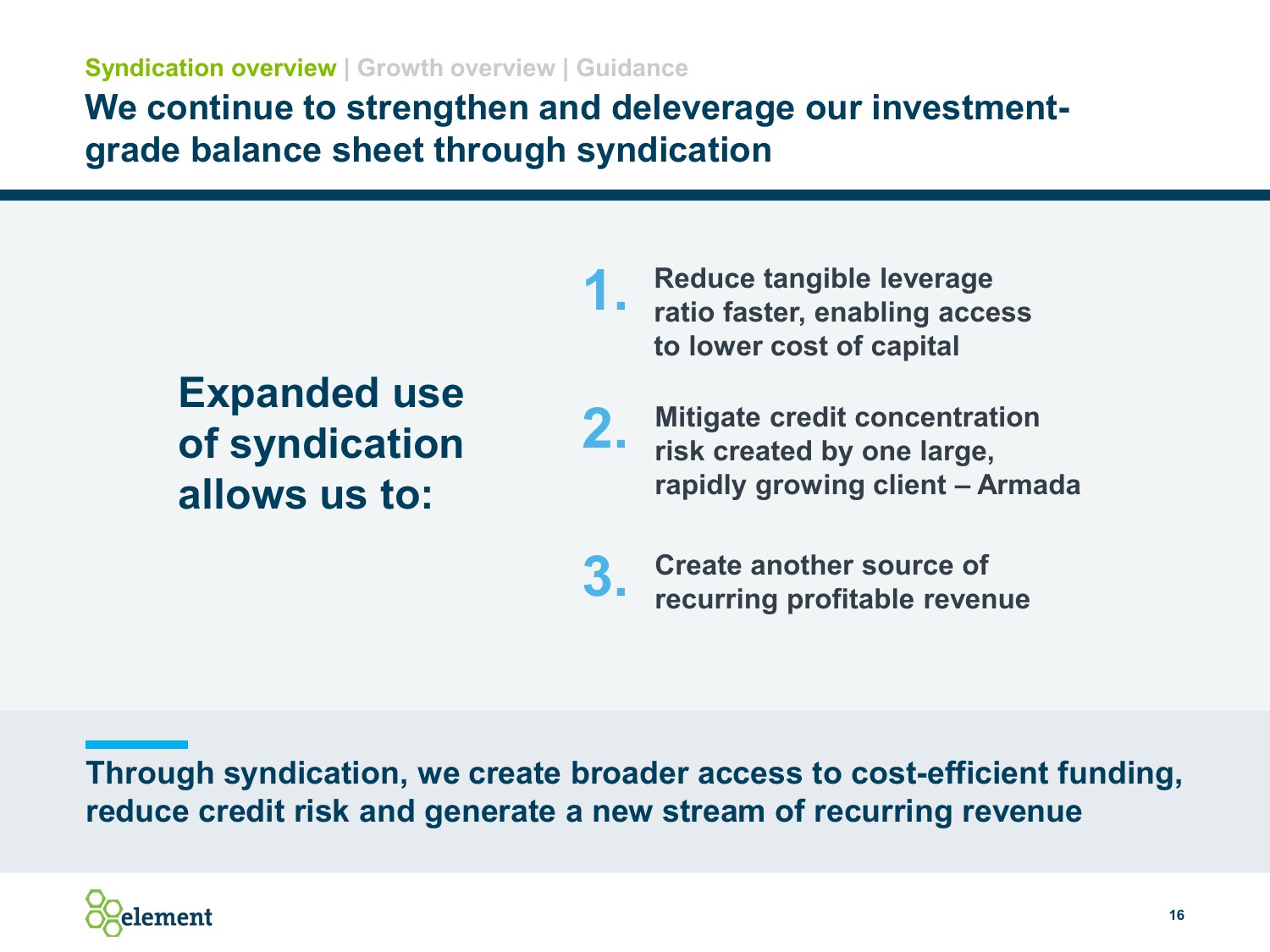**Syndication overview | Growth overview | Guidance**

**We expect to access the U.S. corporate debt market to further diversify our funding sources and lower our cost of capital**

#### **S&P: BBB Fitch: BBB+** Stable Outlook

**Two investment-grade ratings in the U.S. give us access to the unsecured corporate debt market**

**DBRS: BBB (high)**

Stable Outlook

Stable Outlook

**Kroll: A-**Stable Outlook

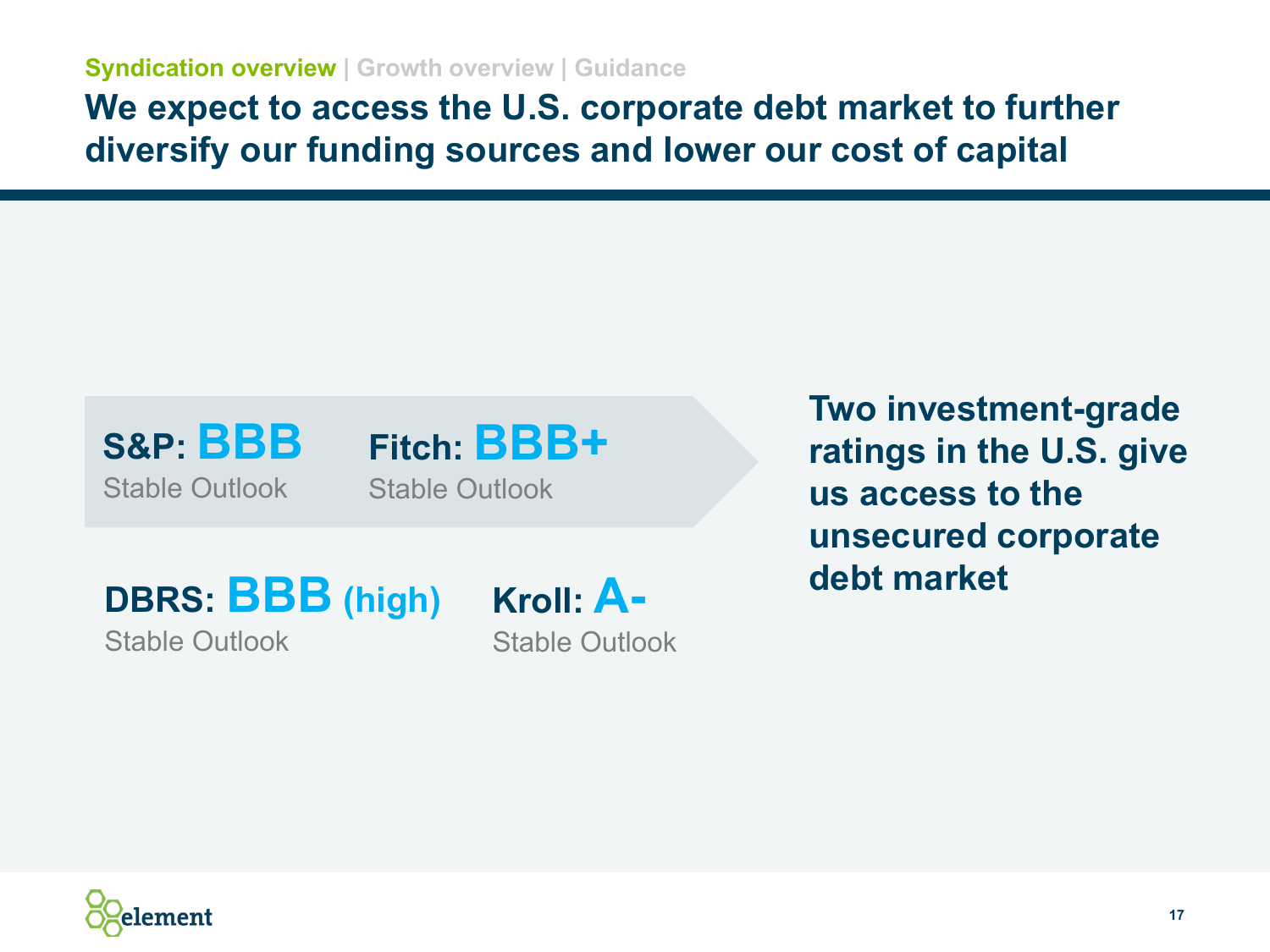### **Wave 3: We are beginning the pivot to growth ahead of schedule as transformation solidifies our foundation**

**Completed the first in-depth study of the North American fleet market to our knowledge**

- Devoted **50 people** across our organization to this project
- Worked closely with **BCG** and **Polk,** a leader in information on the automotive industry
- Conducted **50+ in-depth interviews** with clients, potential clients and industry experts

**We have crafted a plan to drive low-risk, valueaccretive growth in coming years**

- Fleet services and leasing is a **~C\$20 billion market across 16 segments** in the U.S. + Canada alone
- Our core business currently addresses **~20% (\$4B)** but, with existing capabilities, we can easily address **~30% (\$6B)** of this market



- **Holding market share 1**
- **Improving salesforce 2 effectiveness**
- **Better managing client profitability 3**
- **Converting self-managed fleets 4**
- **Leveraging our leadership 5positions in Mexico and ANZ**

**Periodic addition of "mega fleets"**

## **We believe Element can generate annual net revenue growth of 4-6% beginning in 2021**

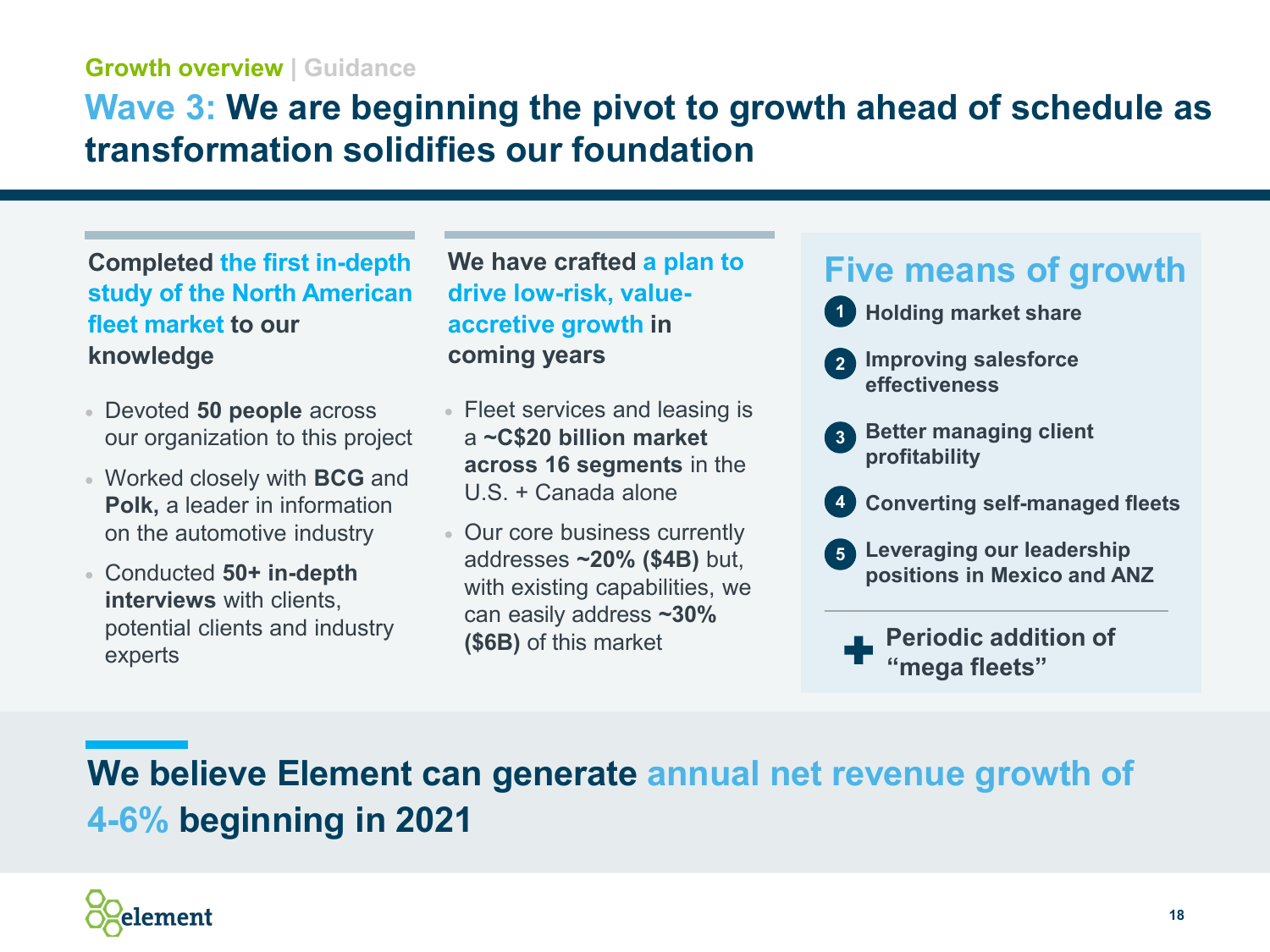#### **Guidance**

### **We continue to expect to deliver after-tax adjusted operating income per share of \$1.00 to \$1.05 in 2020**

### **After-tax adjusted operating income per share**



Note: 2020 estimates are on a currency neutral basis

## **We expect to deliver after-tax adjusted operating income per share of \$1.00 to \$1.05 in 2020**